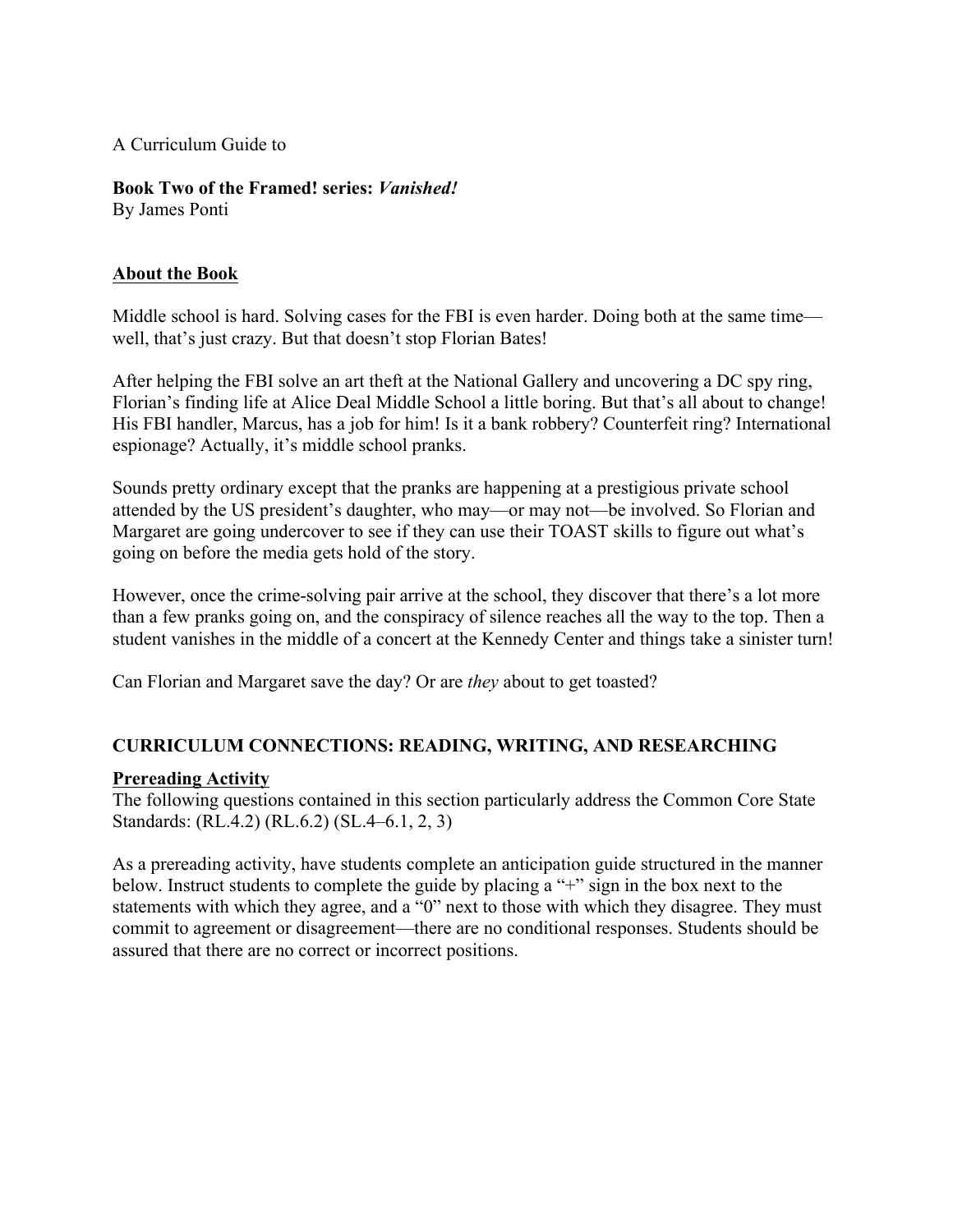| <b>Before</b><br>Reading | <b>After Reading</b> | <b>Statements</b>                                                      |
|--------------------------|----------------------|------------------------------------------------------------------------|
|                          |                      | All mysteries are worth solving.                                       |
|                          |                      | Adults always know the right way to approach and solve a<br>problem.   |
|                          |                      | It is essential to always be completely honest with your<br>friends.   |
|                          |                      | When in danger, it is best to play it safe rather than take a<br>risk. |

## *Vanished!* **through Writing and Research**

The following questions may be utilized throughout the study of *Vanished!* as reflective writing prompts or alternatively, they can be used as targeted questions for class discussion and reflection. The questions contained in this section particularly address the Common Core State Standards: (RL.4.1, 2, 3, 7, 9) (RL.5.1, 2, 3, 4, 7, 9) (RL.6.1, 2, 3) (SL.6.1, 2, 3) (W.4–6.4)

1. As *Vanished* opens, Florian tells readers, "Middle school is hard. Solving cases for the FBI is even harder. Doing both at the same time, well, that's just crazy." Consider the challenges Florian faces. What makes juggling all these responsibilities so overwhelming for him? Is there anything about his situation that you envy?

2. After Margaret uses the term "wharf" to describe a dock, Florian corrects her by explaining the difference. Why is precision in language so important to him? Can you see advantages to using just the right words to say what you mean?

3. Consider Florian and Margaret's investigations. Do you think it's possible to ask the wrong questions? Have you ever been in a situation where you've done so? What was the result? What can be beneficial about asking even the wrong questions?

4. Florian tells Sgt. Bergen, "I don't know your kids at all, but I know you're the kind of dad who tapes his son's pictures up at work and tries to help his daughter sell cookies. It's the best kind of dad to be." Consider Florian's assessment of the officer. Do you agree?

5. What makes the Capital Crimes games developed by Florian and Margaret so unusual? Have you ever created an original game with a friend before? If so, please share.

6. Why is the code name "Loki" important to the story? What did you learn about Loki's role in mythology? Does it seem fitting for Lucy's code name?

7. Consider the cover art for *Vanished!* In what ways are the images symbolic for the events that transpire throughout the course of the book?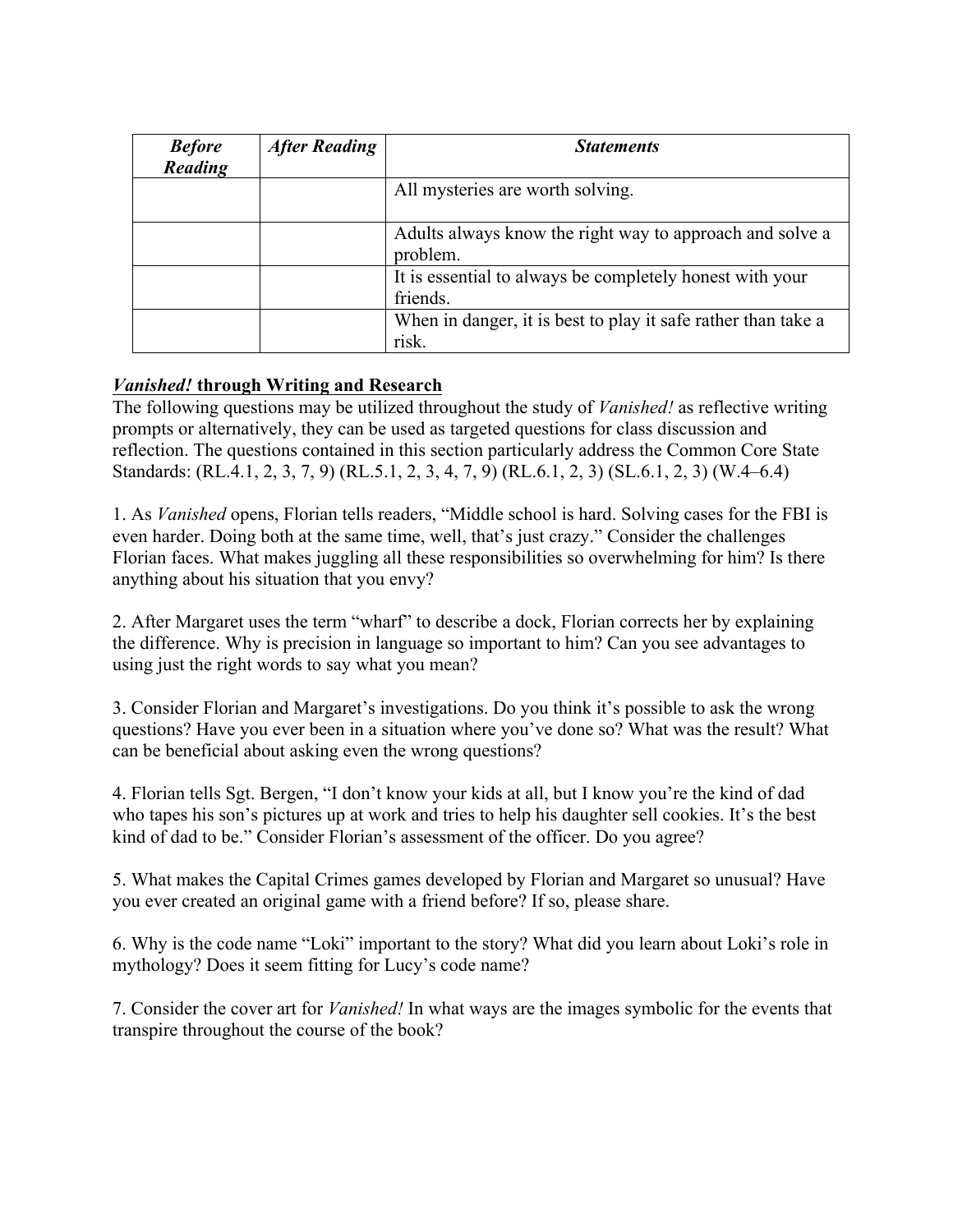8. Without naming names, do you think there are students that behave like Tanner at every school? In your opinion, what's the best way to deal with kids like him? Does Florian's approach seem effective? Why or why not?

9. Why is the relationship between Yin and Lucy such a complicated one? In what ways would Lucy's friendship with him become problematic if Yin chose to defect to the United States?

10. Why is Yin's Baltimore Orioles baseball cap so important to him? What does it come to symbolize to Yin?

11. Lucy tells Florian and Margaret that Yin feels like a Chinese songbird, put in a cage and taken to a public place where he's forced to perform. Considering Yin's experiences, do you feel like that's accurate? Why or why not?

12. Besides being a kid, what are the biggest challenges Lucy has to face? Given her situation, in what ways must making friends be difficult? Can you think of any ways that Lucy and Yin are similar?

13. How does Florian's knowledge of "God Save the Queen" ultimately become a game changer in solving this mystery?

14. Becca tells Florian, "You better be careful. If you keep talking about things you shouldn't talk about, you're going to make some enemies." For what reasons does she offer this warning to him? Why does he seem unfazed by this prediction?

15. *Vanished!* is told in first person by Florian. How would the story be different if another character were telling it? Do you thinking changing the point of view would significantly impact the story? Why?

16. Margaret states, "You know how it is with TOAST. Crumbs lead to little pieces. Little pieces lead to big pieces. Big pieces lead to culprits." What can readers glean from her words?

17. What does the song that Margaret composes about her friendship with Florian tell readers about their relationship? How does Florian demonstrate that he is an equally good friend to Margaret in return?

18. After locating the missing peace medal from the Diplomatic Reception Room, Florian tells the president of the United States, "You've given me a memory that I'll treasure forever." Why does solving this mystery for the president mean so much to him? What do you think of the tradition of presidents leaving tokens for each other?

19. Using the phrase, "This is a story about" supply five words to describe *Vanished!.* Explain your choices.

20. As *Vanished!* ends, Florian has solved another important mystery. Predict what Florian will come to the aid of in the next installment/adventure of Florian Bates.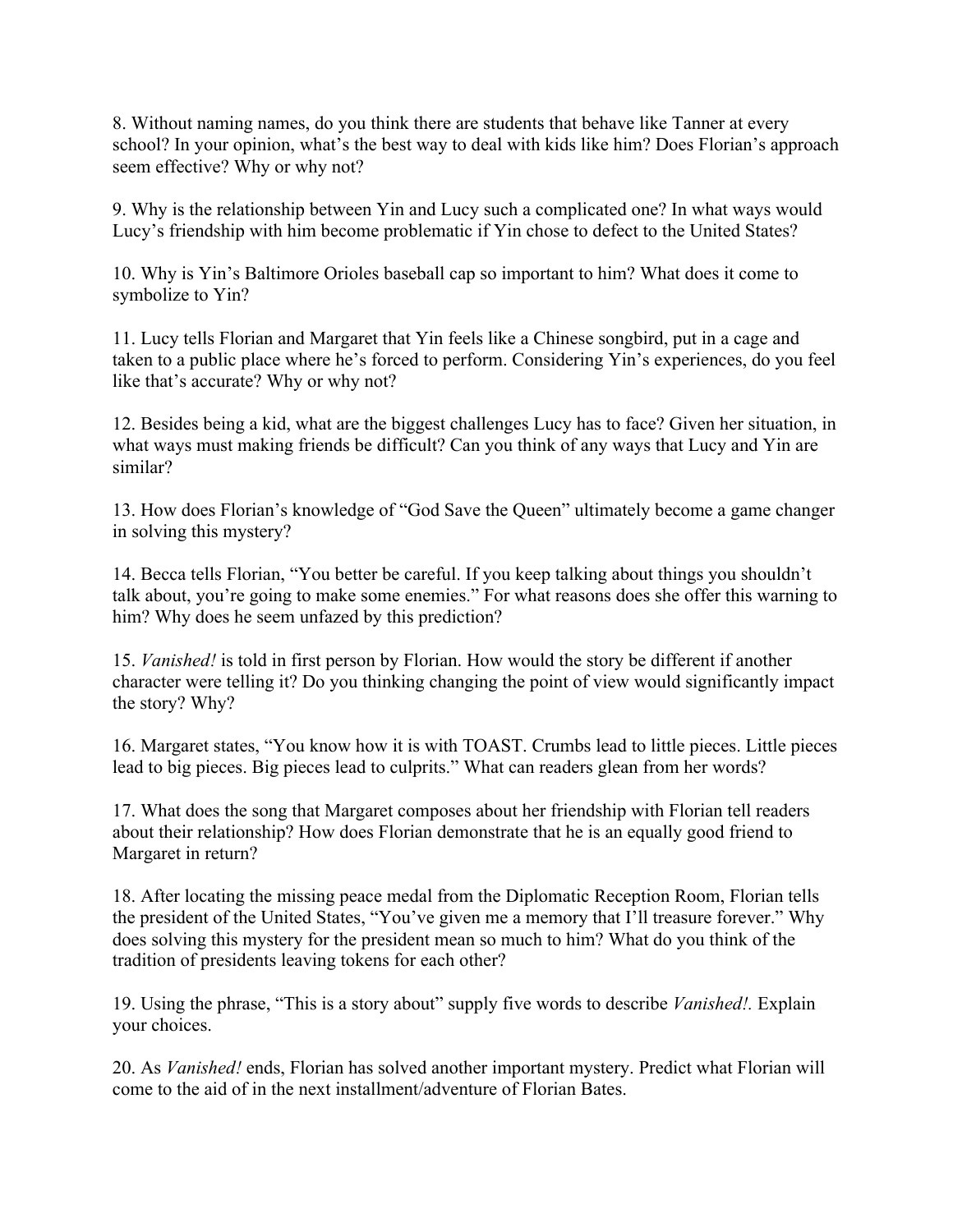# **Extended Writing and Research Connections**

The following activities contained in this section particularly address the Common Core State Standards: (RL.4.1, 2, 3) (RL.5.1, 2, 4) (RL.6.1, 2) (W.4–6.4)

1. In *Vanished!*, readers learn that Yin Yae is a musical child prodigy who may be taken advantage of by his country's government. Using the library's resources, learn more about what makes someone a "prodigy" and answer the following questions:

- How is "prodigy" defined?
- Are there specific areas in which prodigies tend to be gifted?
- What are the advantages to having such gifts? Are there any obvious disadvantages?

2. In *Vanished!*, the J. Edgar Hoover building and the Kennedy Center are important destinations to the events that transpire in the book. Both of these buildings are important in their own right; have your students select either the Hoover Building or the Kennedy Center and investigate the following:

- When was it founded and by whom?
- What is the importance of the connection to the person the building is named after?
- What is the building's primary function?
- Who operates it?
- How many visitors does it get annually?
- What are some of the most unusual or interesting facts you learned about the building?

3. In *Vanished!*, Florian and Margaret discover that the Chatham County Day School has long had an operating secret society known as the Megatherium Club, which a number of key suspects and important school personnel may play a role in running. Using a variety of research resources and your library, learn more about secret clubs or societies and select one to fully investigate. Consider the following:

- How was the society founded?
- Who were the original members?
- What was their purpose and mission?
- Does the society still exist and, if it does, in what ways?
- What other notable information did you discover?

Synthesize what you've learned in conducting this research and share it with others.

4. Many of the characters in *Vanished!* are not as they appear. Consider the importance of appearances and the need for disguising one's self or pretending to be someone different than you are—what might be a rationale to do so? What are the ramifications and consequences of such a choice? Select one character from the novel and write a short analysis of his/her choice to use a disguise.

5. In *Vanished!*, Florian and Margaret meet Henry Yin at the National Zoo and visit the panda exhibit, where they learn that pandas are some of the most beloved animals across the world, with a great deal of work done for their conservation. Using library and Internet resources, explore more about pandas, making sure to learn about the following: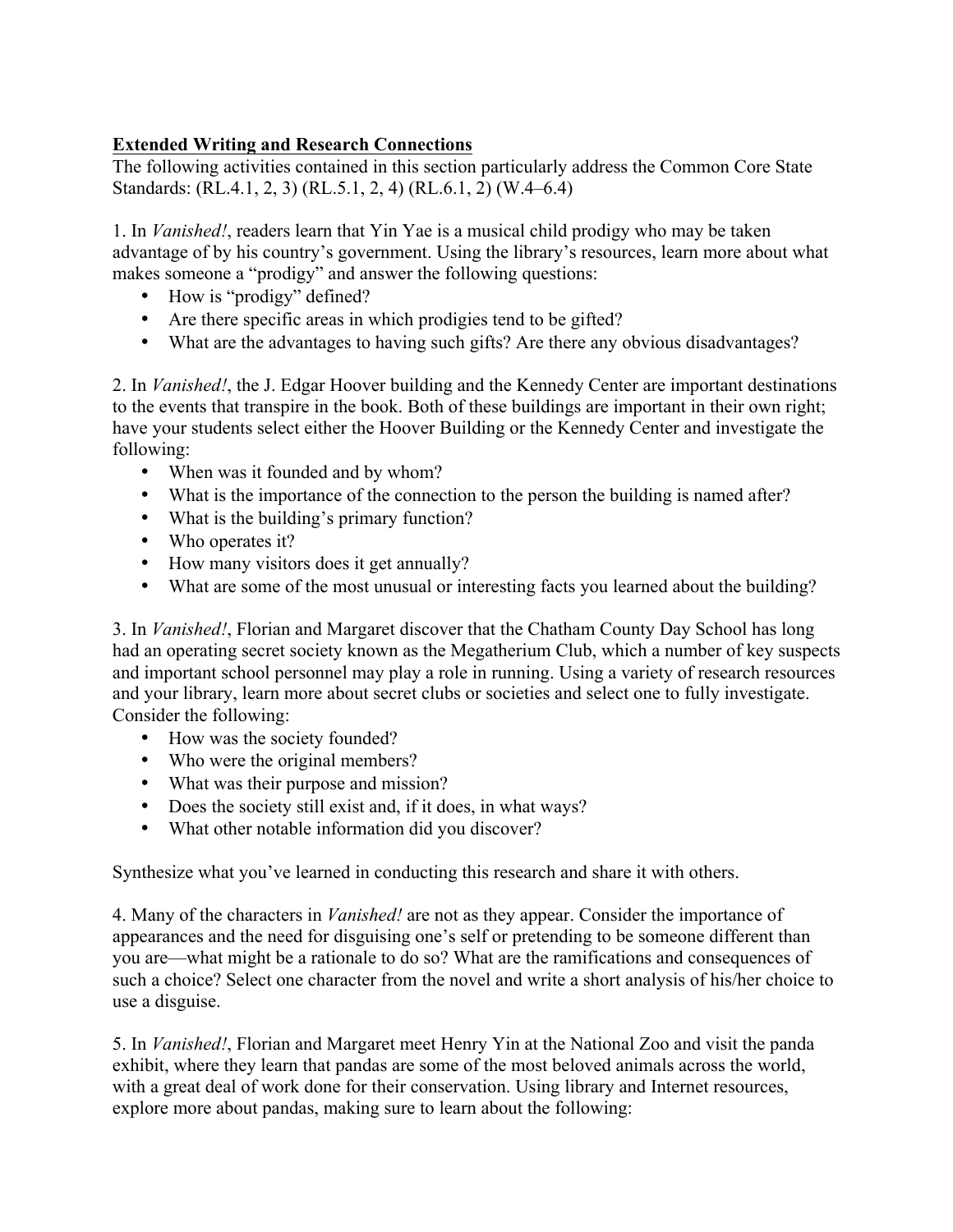- Why can other countries not "own" the pandas featured in their zoos?
- Why are they important to Chinese culture and heritage?
- Provide general information about pandas, including: scientific descriptions, families, eating habits, life span, intelligence, etc.
- Where are they found in the wild?
- Why are they commonly so beloved by animal enthusiasts?
- Did you discover any interesting/unusual trivia about the animals?

Upon completion of your research, share your discoveries with others.

6. Students regularly retell their stories, or share their experiences, using a variety of social media tools. Working in groups, have students select a favorite scene from *Vanished!* Then use a social media platform (Snapchat, Twitter, or Facebook, for example) to retell the selected scene. Alternatively, have students set up a "Fauxbook" profile for a specific character from one of the Florian Bates novels and create a number of posts as that selected character.

## **Considering** *Vanished!* **through Literary Elements Analysis**

The following activities contained in this section particularly address the Common Core State Standards: (RL.4–6.1, 2, 3) (SL.4–6.1, 2, 3) (W.4–6.4)

Use the following activities to allow students to show their understanding of various literary elements in the novel.

## **Thematic Connections**

Consider the following themes of *Vanished!*: friendship, loyalty, courage, and perseverance. Select one of the themes and find examples from the book that help support this theme. Create a sample Life Lesson Chart using the model at:

http://www.readwritethink.org/lesson\_images/lesson826/chart.pdf.

## **Making Meaning by Exploring Setting**

Consider the variety of settings for *Vanished!*: Why is each of these places important to the development of Florian or Margaret? Using the descriptions provided in the novel, illustrate the three places you believe to be most important to his or her story. In addition to the illustrations, include a short explanation of the significance of each, and why you believe it is important.

## **Considering Character—Create an "I AM" Poem or a Biopoem**

The purpose of this strategy is to help students demonstrate knowledge of a character in *Vanished!* by following written prompts to complete a poem about the individual. Students can be given the prompts to follow on a worksheet, or alternatively, students may create an original slideshow using PowerPoint, Prezi, Movie Maker, or a presentation platform of their choice.

"I AM" POEM

**FIRST STANZA:**  I am (name the character) I wonder (something the character is actually curious about)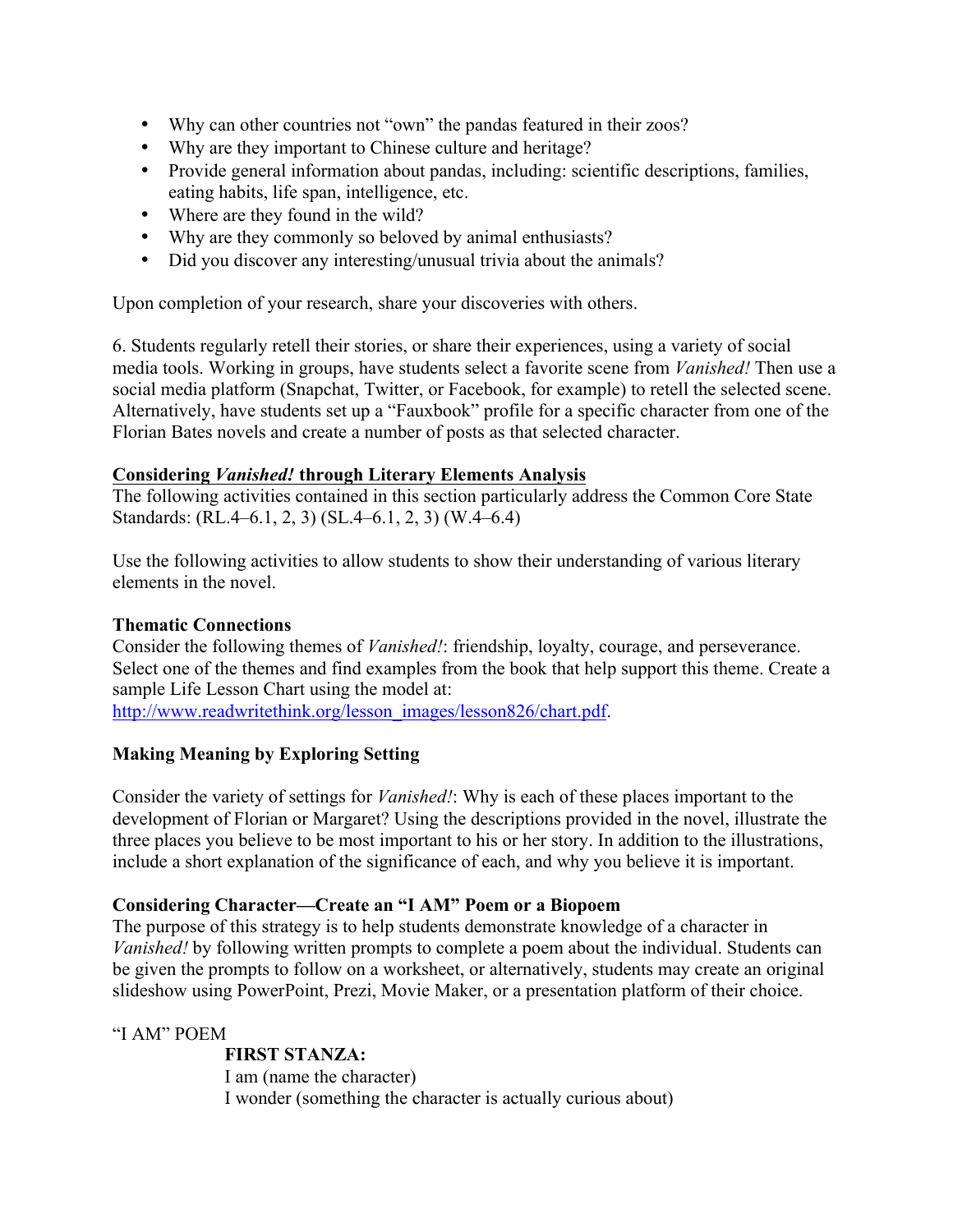I hear (an imaginary sound the character might hear) I see (an imaginary sight the character might see) I want (something the character truly desires) **SECOND STANZA:**  I pretend (something the character actually pretends to do) I feel (a feeling about something imaginary) I touch (an imaginary touch) I worry (something that really bothers the character) I cry (something that makes the character very sad) I am (the first line of the poem repeated) **THIRD STANZA:**  I understand (something the character knows is true) I say (something that the character believes in) I dream (something the character might actually dream about) I try (something the character really makes an effort about) I hope (something the character actually hopes for) I am (the first line of the poem repeated)

#### BIOPOEM:

- Line 1: First name
- Line 2: Three traits that describe the character
- Line 3: Relative of
- Line 4: Lover of (three things)
- Line 5: Who feels (three things)
- Line 6: Who needs\_\_\_\_\_\_\_\_\_\_\_\_\_(three things)
- Line 7: Who fears (three things)
- Line 8: Who gives (three things)
- Line 9: Who would like to see  $(three \ things)$
- Line 10: Resident of
- Line 11: Last name

## **Essential Quotes Analysis**

The language that an author uses in his work is essential to getting across the intended meaning. Select four quotes from *Vanished!* that seem to signify key ideas that the author hopes that readers take from the text. These might be quotes spoken by characters or might be from the narration, and page numbers should be included with the quotes. Have students develop a chart with the following four columns:

- o Quote
- o Page Number
- o Relevance to the Novel
- o Intended Meaning for Readers

The intended meaning should have relevance not only to the characters in the text, but to the lives of anyone who reads the book.